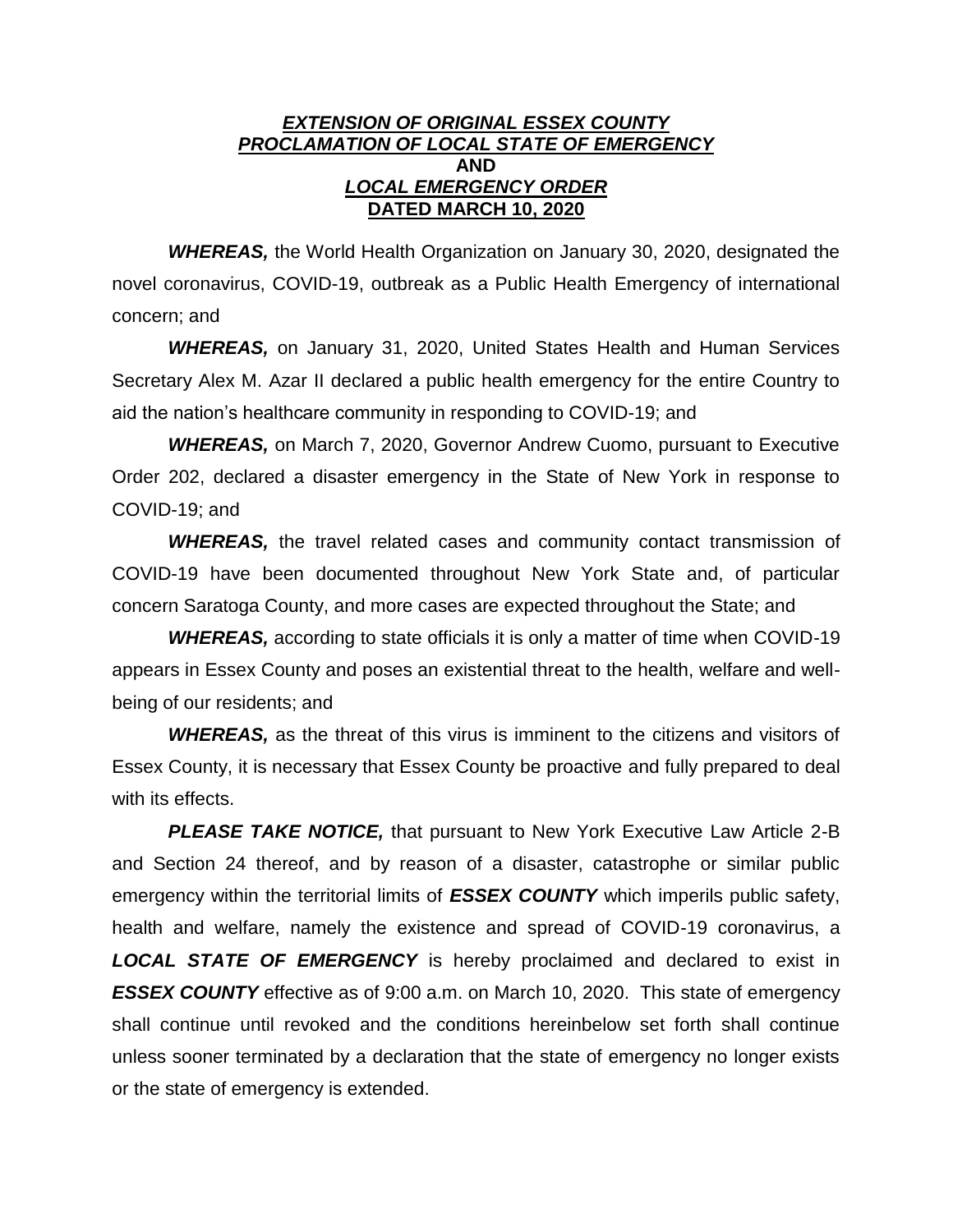## **EMERGENCY ORDERS**

*IT IS HEREBY ORDERED* that during the period of the state of emergency and in order to protect life and property and bring the emergency situation under control the following orders/conditions shall be in full force and effect:

From **March 20, 2020 to March 25, 2020.** These Orders shall continue for five (5) days unless continued or rescinded.

- 1. All necessary agencies and departments shall take appropriate action to contain, prepare for, respond to and recover from this County emergency; to protect County and local property; to assist local government and individuals; and to provide such other assistance as it is necessary to protect public health, welfare, and safety without County Board approval provided authorization is granted by the County Chairman or County Manager.
- 2. Any and all Essex County local laws, rules, regulations or resolutions shall be temporarily suspended or modified, if compliance with such would prevent, hinder or delay action necessary to cope with the disaster emergency or, if necessary to assist or aid in coping with such disaster.
- 3. Adherence to the Essex County Procurement Policy as they relate to purchasing and procurement is hereby suspended to the extent necessary to add additional work, sites and time to contracts, or to award emergency contracts, including but not limited to, emergency contracts for leases for relocation and support of County operations; emergency contracts for professional services; emergency contracts for commodities, services and technology; emergency contracts for purchases of commodities, services and technology through any federal programs or other state, regional, local, multi-jurisdictional, or cooperative contracts; required to ameliorate and remedy this emergency situation. In these instances competitive bidding, or proposals shall not be required and emergency purchases are authorized in the discretion of the County Chairman, County Manager or County Purchasing Agent.
- 4. Authorizing the Essex County Chairman or County Manager to execute any and all emergency contracts for these necessary services as